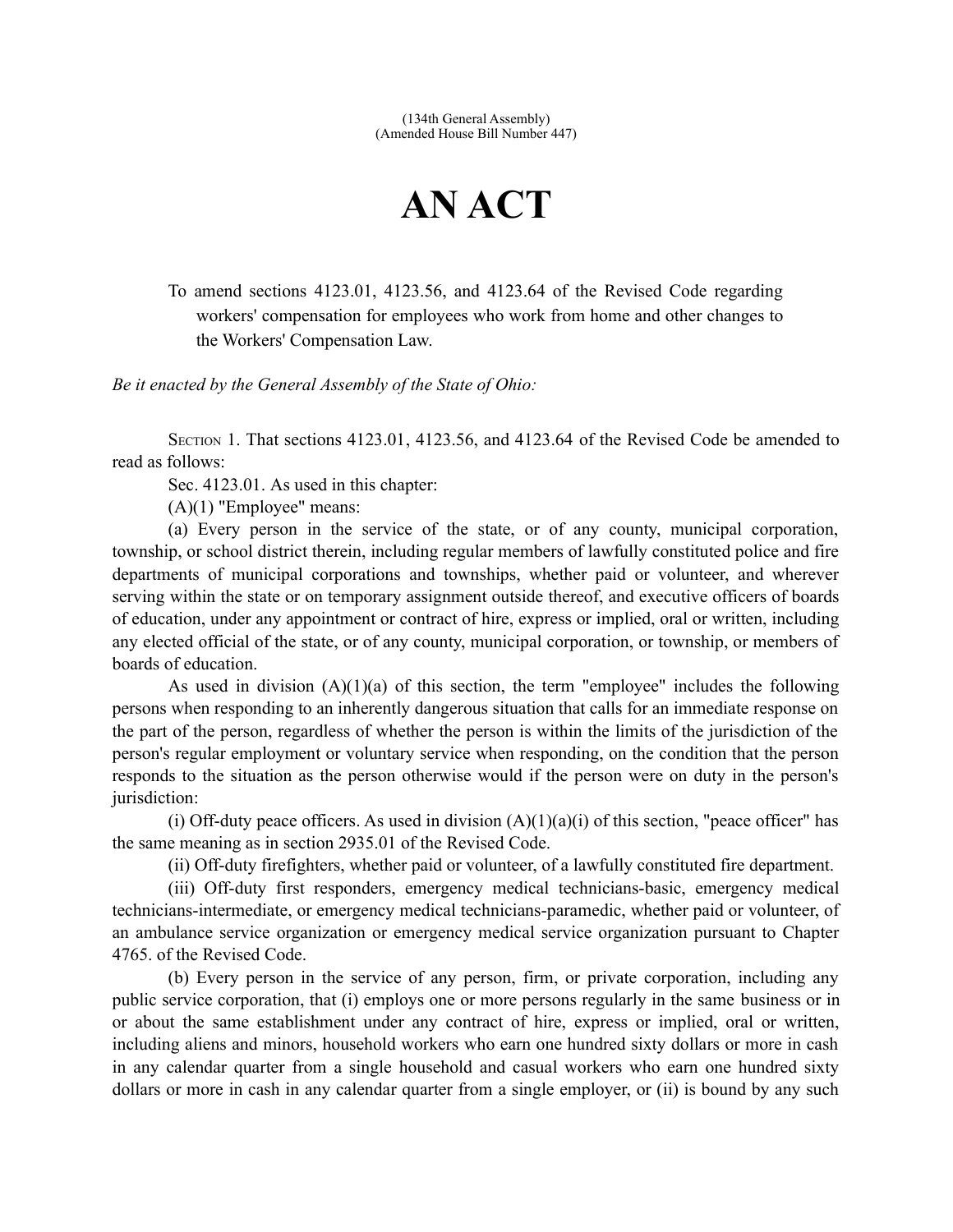contract of hire or by any other written contract, to pay into the state insurance fund the premiums provided by this chapter.

(c) Every person who performs labor or provides services pursuant to a construction contract, as defined in section 4123.79 of the Revised Code, if at least ten of the following criteria apply:

(i) The person is required to comply with instructions from the other contracting party regarding the manner or method of performing services;

(ii) The person is required by the other contracting party to have particular training;

(iii) The person's services are integrated into the regular functioning of the other contracting party;

(iv) The person is required to perform the work personally;

(v) The person is hired, supervised, or paid by the other contracting party;

(vi) A continuing relationship exists between the person and the other contracting party that contemplates continuing or recurring work even if the work is not full time;

(vii) The person's hours of work are established by the other contracting party;

(viii) The person is required to devote full time to the business of the other contracting party;

(ix) The person is required to perform the work on the premises of the other contracting party;

(x) The person is required to follow the order of work set by the other contracting party;

(xi) The person is required to make oral or written reports of progress to the other contracting party;

(xii) The person is paid for services on a regular basis such as hourly, weekly, or monthly;

(xiii) The person's expenses are paid for by the other contracting party;

(xiv) The person's tools and materials are furnished by the other contracting party;

(xv) The person is provided with the facilities used to perform services;

(xvi) The person does not realize a profit or suffer a loss as a result of the services provided;

(xvii) The person is not performing services for a number of employers at the same time;

(xviii) The person does not make the same services available to the general public;

(xix) The other contracting party has a right to discharge the person;

(xx) The person has the right to end the relationship with the other contracting party without incurring liability pursuant to an employment contract or agreement.

Every person in the service of any independent contractor or subcontractor who has failed to pay into the state insurance fund the amount of premium determined and fixed by the administrator of workers' compensation for the person's employment or occupation or who is a self-insuring employer and who has failed to pay compensation and benefits directly to the employer's injured and to the dependents of the employer's killed employees as required by section 4123.35 of the Revised Code, shall be considered as the employee of the person who has entered into a contract, whether written or verbal, with such independent contractor unless such employees or their legal representatives or beneficiaries elect, after injury or death, to regard such independent contractor as the employer.

(d) Every person who operates a vehicle or vessel in the performance of services for or on behalf of a motor carrier transporting property, unless all of the following factors apply to the person:

(i) The person owns the vehicle or vessel that is used in performing the services for or on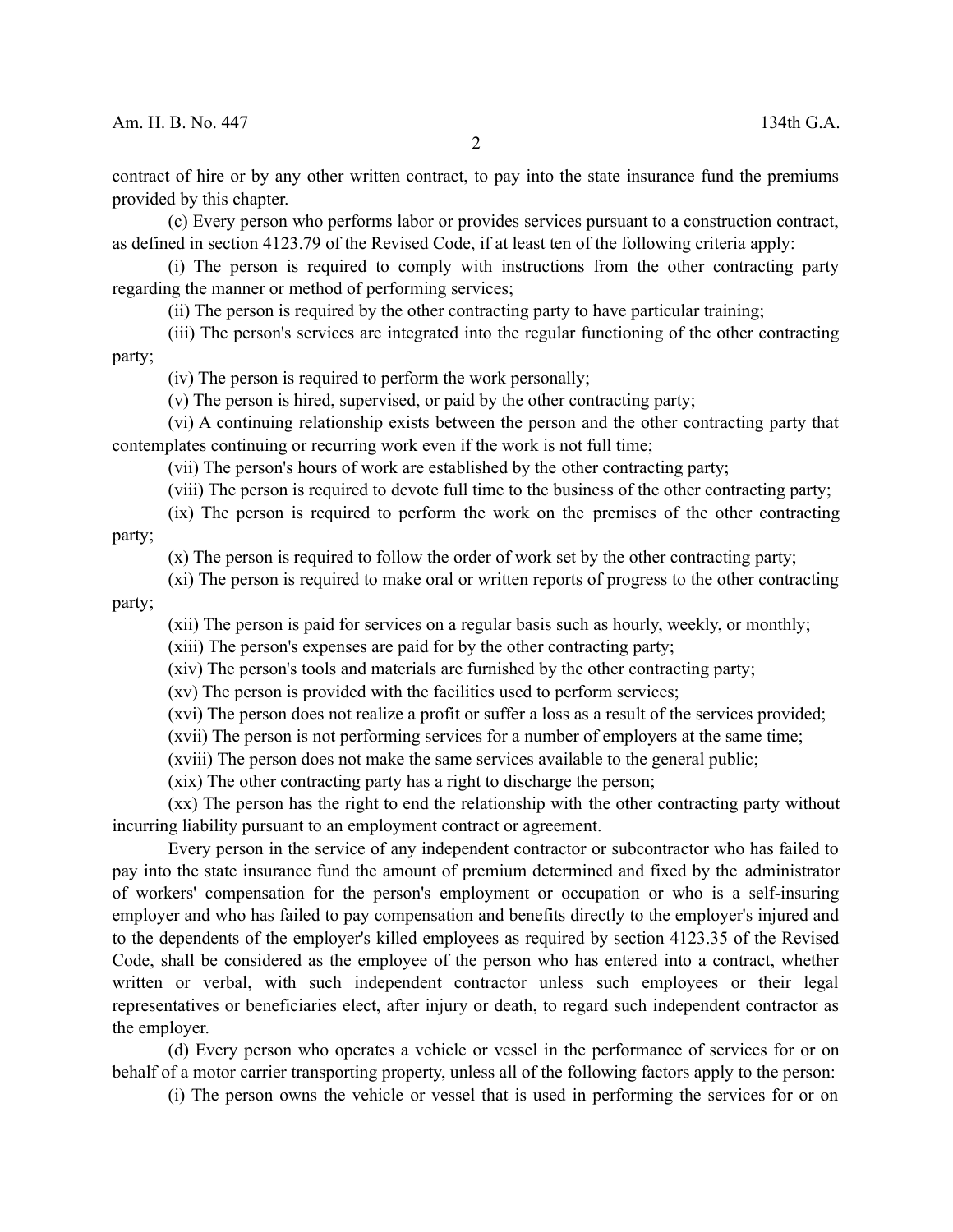behalf of the carrier, or the person leases the vehicle or vessel under a bona fide lease agreement that is not a temporary replacement lease agreement. For purposes of this division, a bona fide lease agreement does not include an agreement between the person and the motor carrier transporting property for which, or on whose behalf, the person provides services.

(ii) The person is responsible for supplying the necessary personal services to operate the vehicle or vessel used to provide the service.

(iii) The compensation paid to the person is based on factors related to work performed, including on a mileage-based rate or a percentage of any schedule of rates, and not solely on the basis of the hours or time expended.

(iv) The person substantially controls the means and manner of performing the services, in conformance with regulatory requirements and specifications of the shipper.

(v) The person enters into a written contract with the carrier for whom the person is performing the services that describes the relationship between the person and the carrier to be that of an independent contractor and not that of an employee.

(vi) The person is responsible for substantially all of the principal operating costs of the vehicle or vessel and equipment used to provide the services, including maintenance, fuel, repairs, supplies, vehicle or vessel insurance, and personal expenses, except that the person may be paid by the carrier the carrier's fuel surcharge and incidental costs, including tolls, permits, and lumper fees.

(vii) The person is responsible for any economic loss or economic gain from the arrangement with the carrier.

(2) "Employee" does not mean any of the following:

(a) A duly ordained, commissioned, or licensed minister or assistant or associate minister of a church in the exercise of ministry;

(b) Any officer of a family farm corporation;

(c) An individual incorporated as a corporation;

(d) An officer of a nonprofit corporation, as defined in section 1702.01 of the Revised Code, who volunteers the person's services as an officer;

(e) An individual who otherwise is an employee of an employer but who signs the waiver and affidavit specified in section 4123.15 of the Revised Code on the condition that the administrator has granted a waiver and exception to the individual's employer under section 4123.15 of the Revised Code;

(f)(i) A qualifying employee described in division  $(A)(14)(a)$  of section 5703.94 of the Revised Code when the qualifying employee is performing disaster work in this state during a disaster response period pursuant to a qualifying solicitation received by the employee's employer;

(ii) A qualifying employee described in division  $(A)(14)(b)$  of section 5703.94 of the Revised Code when the qualifying employee is performing disaster work in this state during a disaster response period on critical infrastructure owned or used by the employee's employer;

(iii) As used in division  $(A)(2)(f)$  of this section, "critical infrastructure," "disaster response" period," "disaster work," and "qualifying employee" have the same meanings as in section 5703.94 of the Revised Code.

Any employer may elect to include as an "employee" within this chapter, any person excluded from the definition of "employee" pursuant to division  $(A)(1)(d)$  or  $(A)(2)(a)$ ,  $(b)$ ,  $(c)$ , or  $(e)$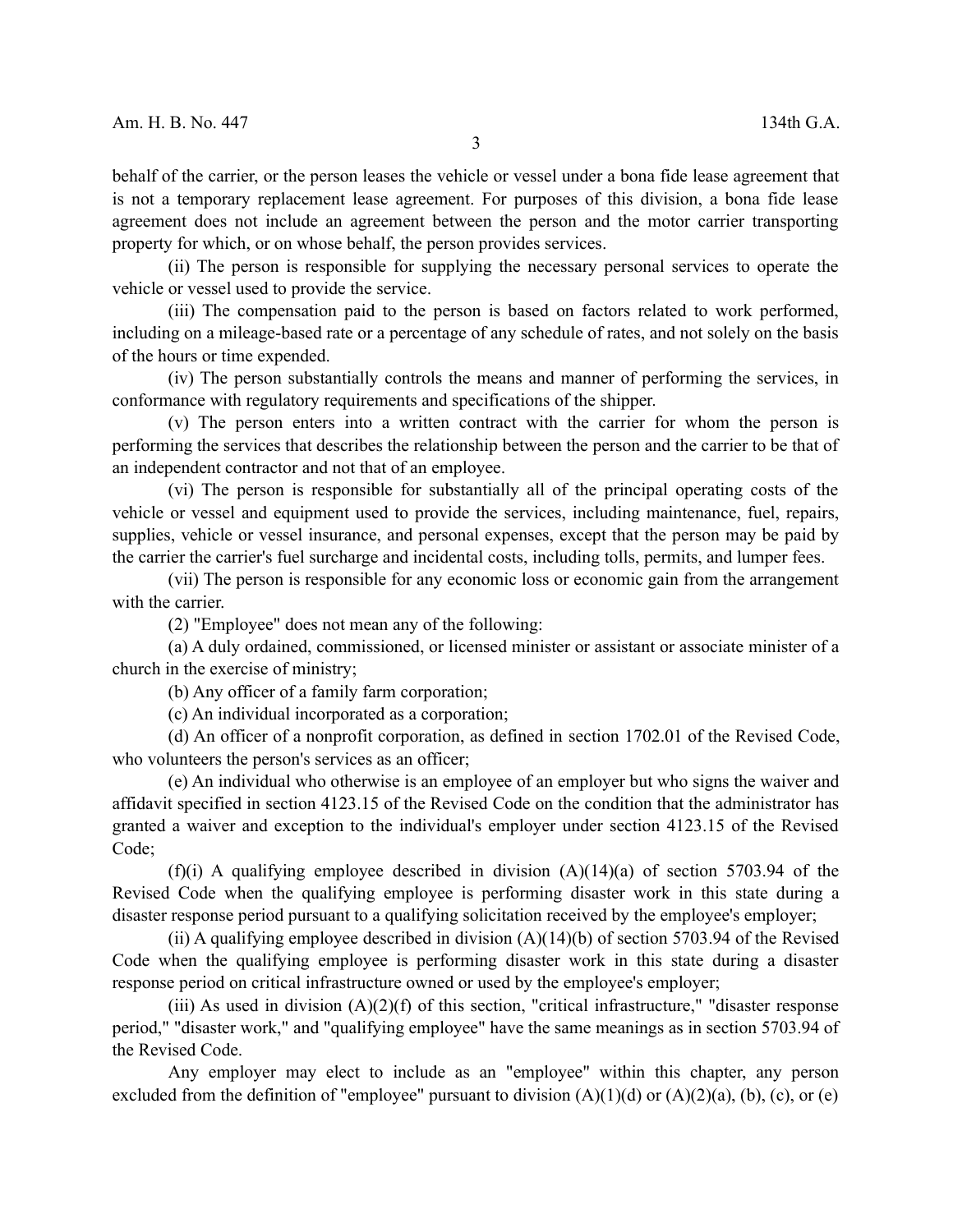of this section in accordance with rules adopted by the administrator, with the advice and consent of the bureau of workers' compensation board of directors. If an employer is a partnership, sole proprietorship, individual incorporated as a corporation, or family farm corporation, such employer may elect to include as an "employee" within this chapter, any member of such partnership, the owner of the sole proprietorship, the individual incorporated as a corporation, or the officers of the family farm corporation. Nothing in this section shall prohibit a partner, sole proprietor, or any person excluded from the definition of "employee" pursuant to division  $(A)(2)(a)$ , (b), (c), or (e) of this section from electing to be included as an "employee" under this chapter in accordance with rules adopted by the administrator, with the advice and consent of the board.

In the event of an election, the employer or person electing coverage shall serve upon the bureau of workers' compensation written notice naming the person to be covered and include the person's remuneration for premium purposes in all future payroll reports. No partner, sole proprietor, or person excluded from the definition of "employee" pursuant to division  $(A)(1)(d)$  or  $(A)(2)(a)$ , (b), (c), or (e) of this section, shall receive benefits or compensation under this chapter until the bureau receives written notice of the election permitted by this section.

For informational purposes only, the bureau shall prescribe such language as it considers appropriate, on such of its forms as it considers appropriate, to advise employers of their right to elect to include as an "employee" within this chapter a sole proprietor, any member of a partnership, or a person excluded from the definition of "employee" under division  $(A)(1)(d)$  or  $(A)(2)(a)$ , (b), (c), or (e) of this section, that they should check any health and disability insurance policy, or other form of health and disability plan or contract, presently covering them, or the purchase of which they may be considering, to determine whether such policy, plan, or contract excludes benefits for illness or injury that they might have elected to have covered by workers' compensation.

(B)(1) "Employer" means:

(a) The state, including state hospitals, each county, municipal corporation, township, school district, and hospital owned by a political subdivision or subdivisions other than the state;

(b) Every person, firm, professional employer organization, alternate employer organization, and private corporation, including any public service corporation, that (i) has in service one or more employees or shared employees regularly in the same business or in or about the same establishment under any contract of hire, express or implied, oral or written, or (ii) is bound by any such contract of hire or by any other written contract, to pay into the insurance fund the premiums provided by this chapter.

All such employers are subject to this chapter. Any member of a firm or association, who regularly performs manual labor in or about a mine, factory, or other establishment, including a household establishment, shall be considered an employee in determining whether such person, firm, or private corporation, or public service corporation, has in its service, one or more employees and the employer shall report the income derived from such labor to the bureau as part of the payroll of such employer, and such member shall thereupon be entitled to all the benefits of an employee.

(2) "Employer" does not include a franchisor with respect to the franchisor's relationship with a franchisee or an employee of a franchisee, unless the franchisor agrees to assume that role in writing or a court of competent jurisdiction determines that the franchisor exercises a type or degree of control over the franchisee or the franchisee's employees that is not customarily exercised by a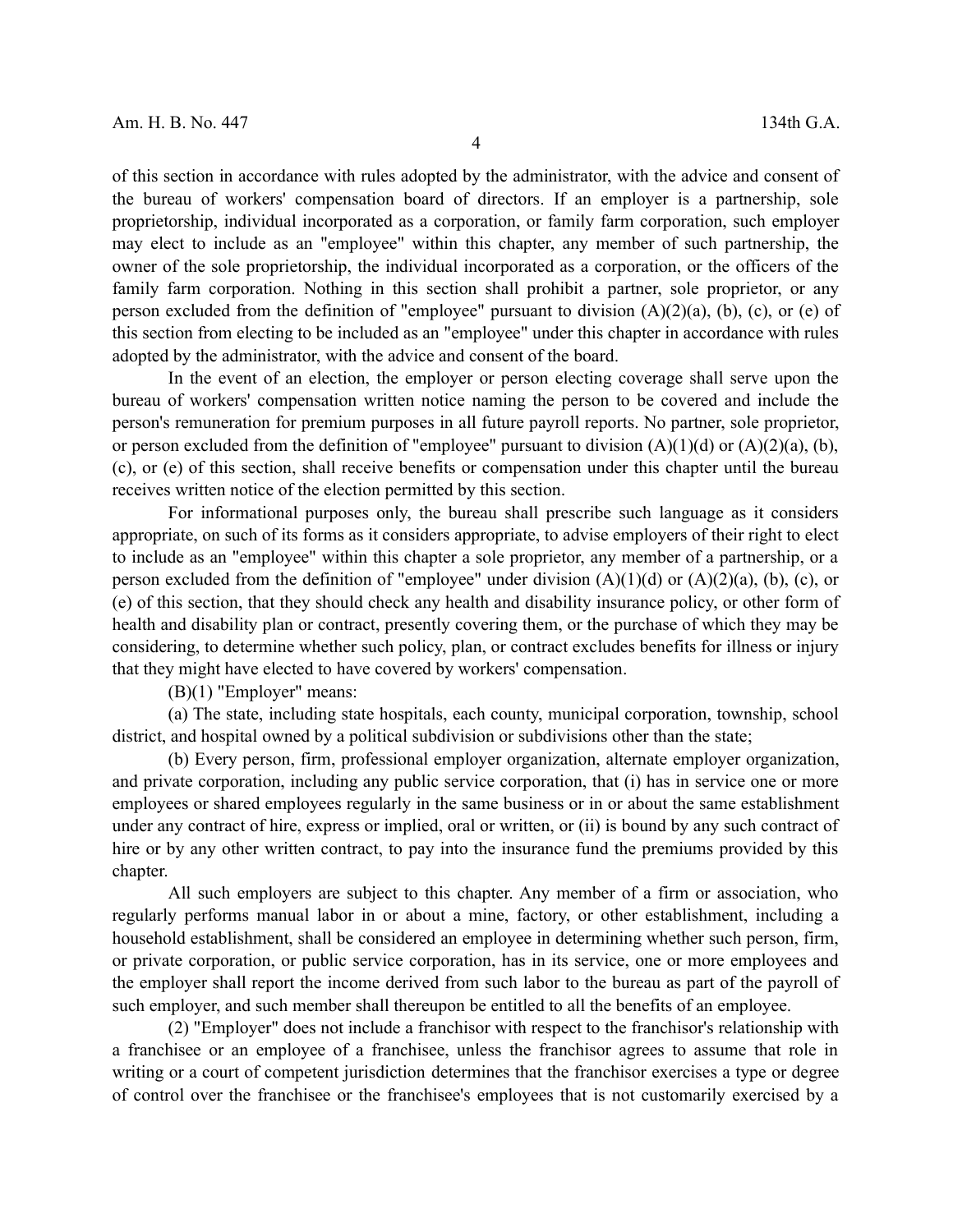franchisor for the purpose of protecting the franchisor's trademark, brand, or both. For purposes of this division, "franchisor" and "franchisee" have the same meanings as in 16 C.F.R. 436.1.

(C) "Injury" includes any injury, whether caused by external accidental means or accidental in character and result, received in the course of, and arising out of, the injured employee's employment. "Injury" does not include:

(1) Psychiatric conditions except where the claimant's psychiatric conditions have arisen from an injury or occupational disease sustained by that claimant or where the claimant's psychiatric conditions have arisen from sexual conduct in which the claimant was forced by threat of physical harm to engage or participate;

(2) Injury or disability caused primarily by the natural deterioration of tissue, an organ, or part of the body;

(3) Injury or disability incurred in voluntary participation in an employer-sponsored recreation or fitness activity if the employee signs a waiver of the employee's right to compensation or benefits under this chapter prior to engaging in the recreation or fitness activity;

(4) Injury or disability sustained by an employee who performs the employee's duties in a work area that is located within the employee's home and that is separate and distinct from the location of the employer, unless all of the following apply:

(a) The employee's injury or disability arises out of the employee's employment.

(b) The employee's injury or disability was caused by a special hazard of the employee's employment activity.

 (c) The employee's injury or disability is sustained in the course of an activity undertaken by the employee for the exclusive benefit of the employer.

(5) A condition that pre-existed an injury unless that pre-existing condition is substantially aggravated by the injury. Such a substantial aggravation must be documented by objective diagnostic findings, objective clinical findings, or objective test results. Subjective complaints may be evidence of such a substantial aggravation. However, subjective complaints without objective diagnostic findings, objective clinical findings, or objective test results are insufficient to substantiate a substantial aggravation.

(D) "Child" includes a posthumous child and a child legally adopted prior to the injury.

(E) "Family farm corporation" means a corporation founded for the purpose of farming agricultural land in which the majority of the voting stock is held by and the majority of the stockholders are persons or the spouse of persons related to each other within the fourth degree of kinship, according to the rules of the civil law, and at least one of the related persons is residing on or actively operating the farm, and none of whose stockholders are a corporation. A family farm corporation does not cease to qualify under this division where, by reason of any devise, bequest, or the operation of the laws of descent or distribution, the ownership of shares of voting stock is transferred to another person, as long as that person is within the degree of kinship stipulated in this division.

(F) "Occupational disease" means a disease contracted in the course of employment, which by its causes and the characteristics of its manifestation or the condition of the employment results in a hazard which distinguishes the employment in character from employment generally, and the employment creates a risk of contracting the disease in greater degree and in a different manner from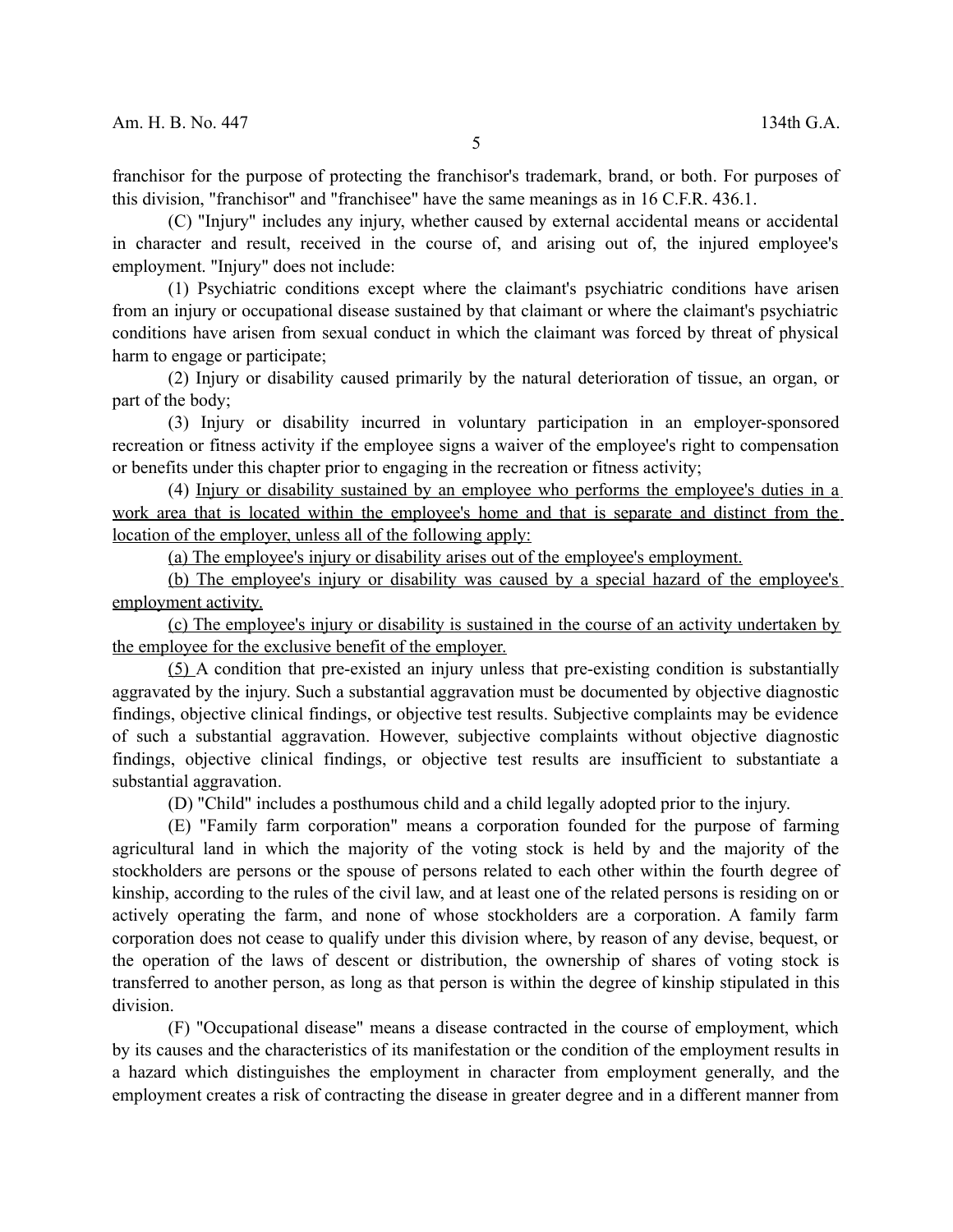the public in general.

(G) "Self-insuring employer" means an employer who is granted the privilege of paying compensation and benefits directly under section 4123.35 of the Revised Code, including a board of county commissioners for the sole purpose of constructing a sports facility as defined in section 307.696 of the Revised Code, provided that the electors of the county in which the sports facility is to be built have approved construction of a sports facility by ballot election no later than November 6, 1997.

(H) "Private employer" means an employer as defined in division (B)(1)(b) of this section.

(I) "Professional employer organization" has the same meaning as in section 4125.01 of the Revised Code.

(J) "Public employer" means an employer as defined in division (B)(1)(a) of this section.

(K) "Sexual conduct" means vaginal intercourse between a male and female; anal intercourse, fellatio, and cunnilingus between persons regardless of gender; and, without privilege to do so, the insertion, however slight, of any part of the body or any instrument, apparatus, or other object into the vaginal or anal cavity of another. Penetration, however slight, is sufficient to complete vaginal or anal intercourse.

(L) "Other-states' insurer" means an insurance company that is authorized to provide workers' compensation insurance coverage in any of the states that permit employers to obtain insurance for workers' compensation claims through insurance companies.

(M) "Other-states' coverage" means both of the following:

(1) Insurance coverage secured by an eligible employer for workers' compensation claims of employees who are in employment relationships localized in a state other than this state or those employees' dependents;

(2) Insurance coverage secured by an eligible employer for workers' compensation claims that arise in a state other than this state where an employer elects to obtain coverage through either the administrator or an other-states' insurer.

(N) "Limited other-states coverage" means insurance coverage provided by the administrator to an eligible employer for workers' compensation claims of employees who are in an employment relationship localized in this state but are temporarily working in a state other than this state, or those employees' dependents.

(O) "Motor carrier" has the same meaning as in section 4923.01 of the Revised Code.

(P) "Alternate employer organization" has the same meaning as in section 4133.01 of the Revised Code.

Sec. 4123.56. (A) Except as provided in division (D) of this section, in the case of temporary disability, an employee shall receive sixty-six and two-thirds per cent of the employee's average weekly wage so long as such disability is total, not to exceed a maximum amount of weekly compensation which is equal to the statewide average weekly wage as defined in division (C) of section 4123.62 of the Revised Code, and not less than a minimum amount of compensation which is equal to thirty-three and one-third per cent of the statewide average weekly wage as defined in division (C) of section 4123.62 of the Revised Code unless the employee's wage is less than thirtythree and one-third per cent of the minimum statewide average weekly wage, in which event the employee shall receive compensation equal to the employee's full wages; provided that for the first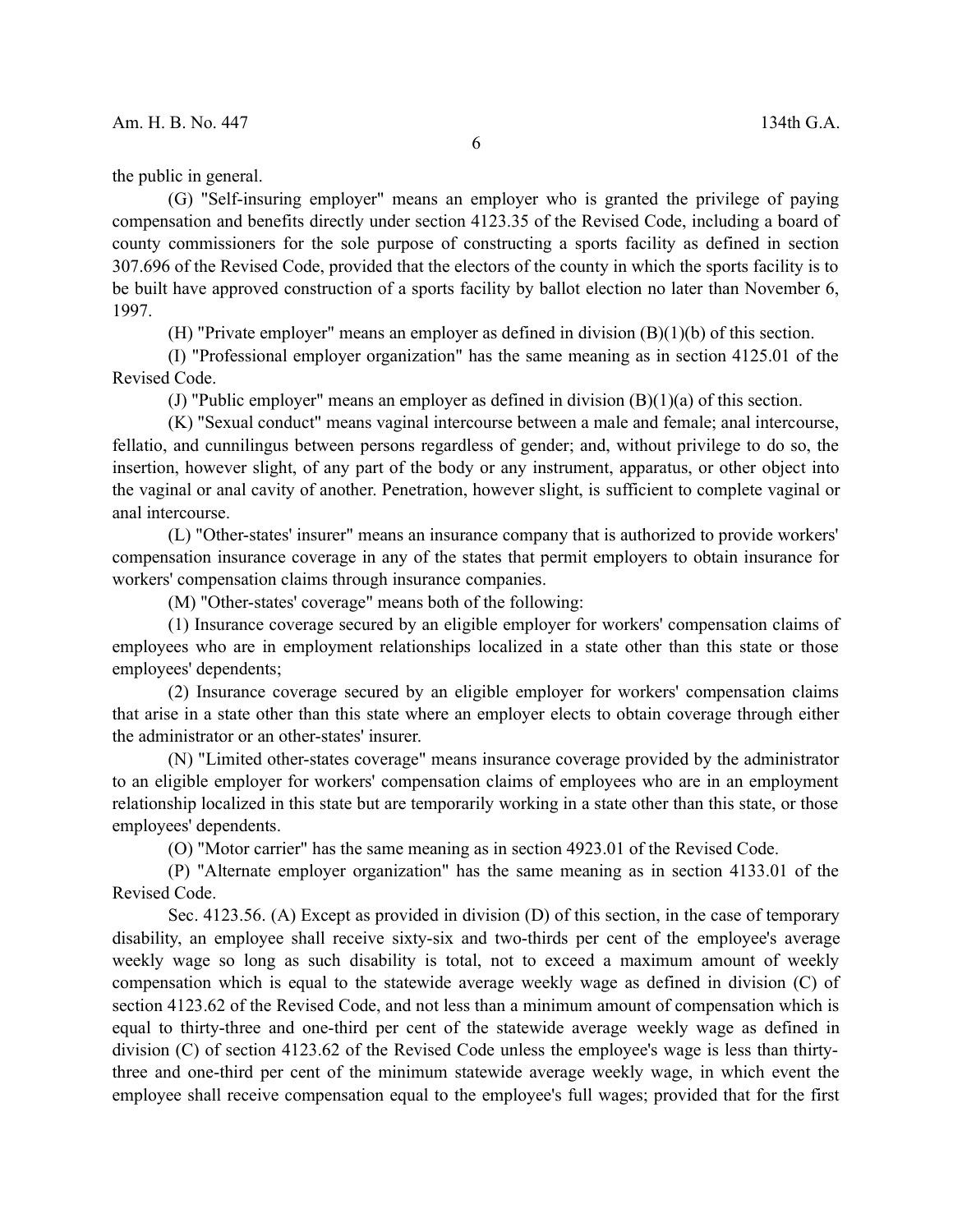twelve weeks of total disability the employee shall receive seventy-two per cent of the employee's full weekly wage, but not to exceed a maximum amount of weekly compensation which is equal to the lesser of the statewide average weekly wage as defined in division (C) of section 4123.62 of the Revised Code or one hundred per cent of the employee's net take-home weekly wage. In the case of a self-insuring employer, payments shall be for a duration based upon the medical reports of the attending physician. If the employer disputes the attending physician's report, payments may be terminated only upon application and hearing by a district hearing officer pursuant to division (C) of section 4123.511 of the Revised Code. Payments shall continue pending the determination of the matter, however payment shall not be made for the period when any employee has returned to work, when an employee's treating physician has made a written statement that the employee is capable of returning to the employee's former position of employment, when work within the physical capabilities of the employee is made available by the employer or another employer, or when the employee has reached the maximum medical improvement. Where the employee is capable of work activity, but the employee's employer is unable to offer the employee any employment, the employee shall register with the director of job and family services, who shall assist the employee in finding suitable employment. The termination of temporary total disability, whether by order or otherwise, does not preclude the commencement of temporary total disability at another point in time if the employee again becomes temporarily totally disabled.

After two hundred weeks of temporary total disability benefits, the medical section of the bureau of workers' compensation shall may schedule the claimant for an examination for an evaluation to determine whether or not the temporary disability has become permanent. A selfinsuring employer shall notify the bureau immediately after payment of two hundred weeks of temporary total disability and. The self-insuring employer may request that the bureau schedule the claimant for such an examination to determine whether the temporary disability has become permanent.

When the employee is awarded compensation for temporary total disability for a period for which the employee has received benefits under Chapter 4141. of the Revised Code, the bureau shall pay an amount equal to the amount received from the award to the director of job and family services and the director shall credit the amount to the accounts of the employers to whose accounts the payment of benefits was charged or is chargeable to the extent it was charged or is chargeable.

If any compensation under this section has been paid for the same period or periods for which temporary nonoccupational accident and sickness insurance is or has been paid pursuant to an insurance policy or program to which the employer has made the entire contribution or payment for providing insurance or under a nonoccupational accident and sickness program fully funded by the employer, except as otherwise provided in this division compensation paid under this section for the period or periods shall be paid only to the extent by which the payment or payments exceeds the amount of the nonoccupational insurance or program paid or payable. Offset of the compensation shall be made only upon the prior order of the bureau or industrial commission or agreement of the claimant. If an employer provides supplemental sick leave benefits in addition to temporary total disability compensation paid under this section, and if the employer and an employee agree in writing to the payment of the supplemental sick leave benefits, temporary total disability benefits may be paid without an offset for those supplemental sick leave benefits.

7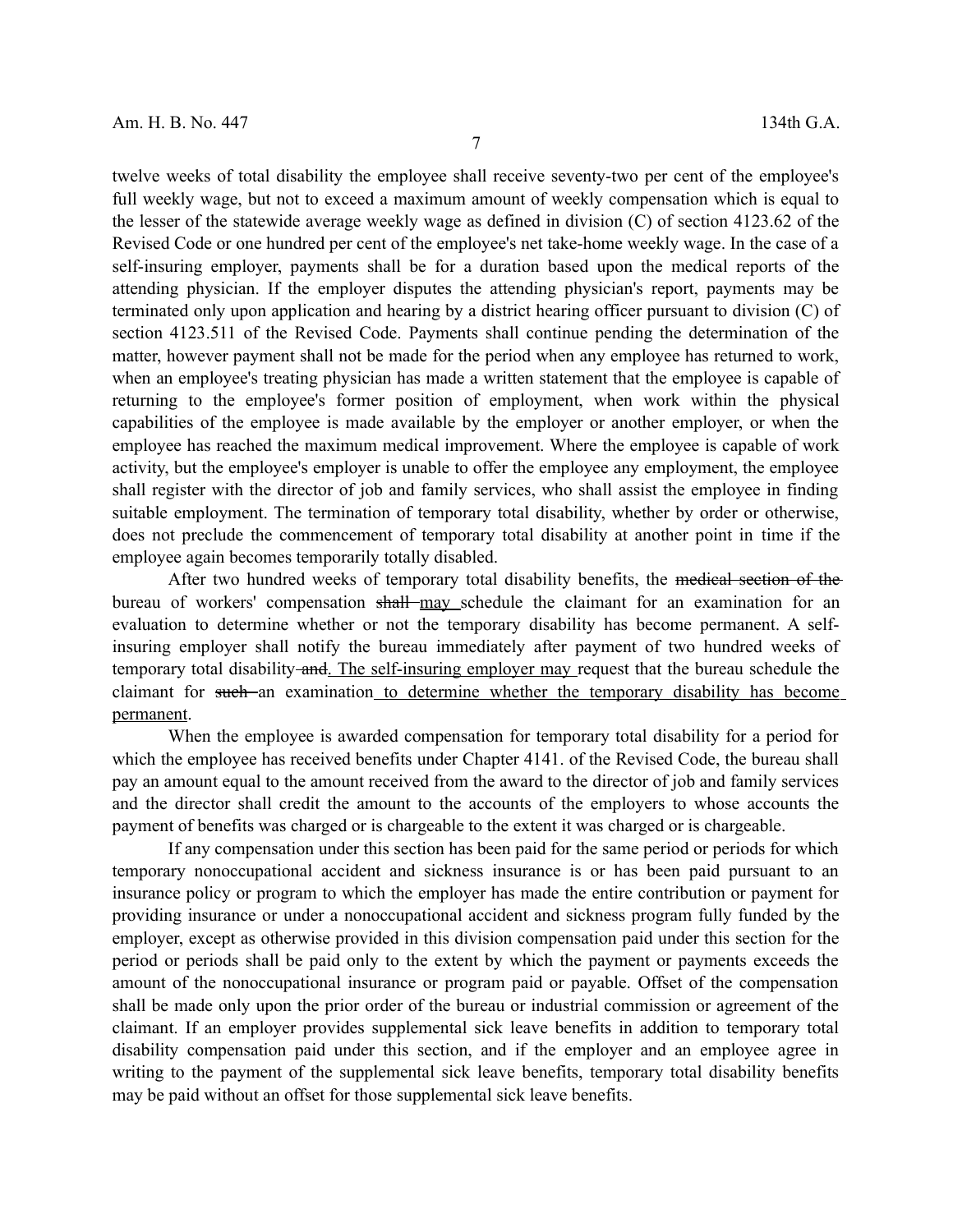As used in this division, "net take-home weekly wage" means the amount obtained by dividing an employee's total remuneration, as defined in section 4141.01 of the Revised Code, paid to or earned by the employee during the first four of the last five completed calendar quarters which immediately precede the first day of the employee's entitlement to benefits under this division, by the number of weeks during which the employee was paid or earned remuneration during those four quarters, less the amount of local, state, and federal income taxes deducted for each such week.

(B)(1) If an employee in a claim allowed under this chapter suffers a wage loss as a result of returning to employment other than the employee's former position of employment due to an injury or occupational disease, the employee shall receive compensation at sixty-six and two-thirds per cent of the difference between the employee's average weekly wage and the employee's present earnings not to exceed the statewide average weekly wage. The payments may continue for up to a maximum of two hundred weeks, but the payments shall be reduced by the corresponding number of weeks in which the employee receives payments pursuant to division (A)(2) of section 4121.67 of the Revised Code.

(2) If an employee in a claim allowed under this chapter suffers a wage loss as a result of being unable to find employment consistent with the employee's disability resulting from the employee's injury or occupational disease, the employee shall receive compensation at sixty-six and two-thirds per cent of the difference between the employee's average weekly wage and the employee's present earnings, not to exceed the statewide average weekly wage. The payments may continue for up to a maximum of fifty-two weeks. The first twenty-six weeks of payments under division (B)(2) of this section shall be in addition to the maximum of two hundred weeks of payments allowed under division (B)(1) of this section. If an employee in a claim allowed under this chapter receives compensation under division (B)(2) of this section in excess of twenty-six weeks, the number of weeks of compensation allowable under division  $(B)(1)$  of this section shall be reduced by the corresponding number of weeks in excess of twenty-six, and up to fifty-two, that is allowable under division (B)(1) of this section.

(3) The number of weeks of wage loss payable to an employee under divisions (B)(1) and (2) of this section shall not exceed two hundred and twenty-six weeks in the aggregate.

(C) In the event an employee of a professional sports franchise domiciled in this state is disabled as the result of an injury or occupational disease, the total amount of payments made under a contract of hire or collective bargaining agreement to the employee during a period of disability is deemed an advanced payment of compensation payable under sections 4123.56 to 4123.58 of the Revised Code. The employer shall be reimbursed the total amount of the advanced payments out of any award of compensation made pursuant to sections 4123.56 to 4123.58 of the Revised Code.

(D) If an employee receives temporary total disability benefits pursuant to division (A) of this section and social security retirement benefits pursuant to the "Social Security Act," the weekly benefit amount under division (A) of this section shall not exceed sixty-six and two-thirds per cent of the statewide average weekly wage as defined in division (C) of section 4123.62 of the Revised Code.

(E) If an employee is eligible for compensation under division (A) of this section, but the employee's full weekly wage has not been determined at the time payments are to commence under division (H) of section 4123.511 of the Revised Code, the employee shall receive thirty-three and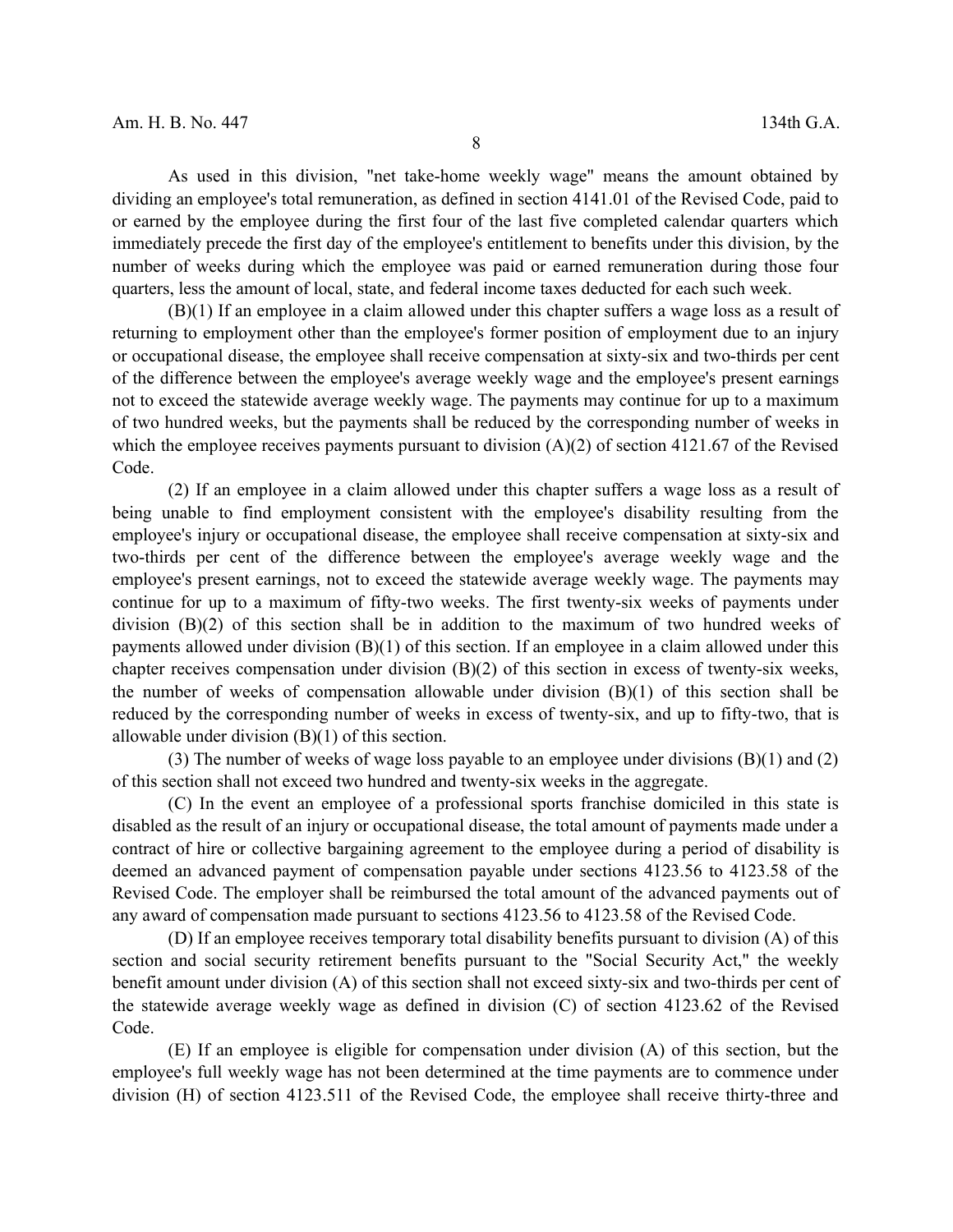one-third per cent of the statewide average weekly wage as defined in division (C) of section 4123.62 of the Revised Code. On determination of the employee's full weekly wage, the compensation an employee receives shall be adjusted pursuant to division (A) of this section.

If the amount of compensation an employee receives under this division is greater than the adjusted amount the employee receives under division (A) of this section that is based on the employee's full weekly wage, the excess amount shall be recovered in the manner provided in division (K) of section 4123.511 of the Revised Code. If the amount of compensation an employee receives under this division is less than the adjusted amount the employee receives under that division that is based on the employee's full weekly wage, the employee shall receive the difference between those two amounts.

(F) If an employee is unable to work or suffers a wage loss as the direct result of an impairment arising from an injury or occupational disease, the employee is entitled to receive compensation under this section, provided the employee is otherwise qualified. If an employee is not working or has suffered a wage loss as the direct result of reasons unrelated to the allowed injury or occupational disease, the employee is not eligible to receive compensation under this section. It is the intent of the general assembly to supersede any previous judicial decision that applied the doctrine of voluntary abandonment to a claim brought under this section.

Sec. 4123.64. (A) The administrator of workers' compensation, under special circumstances, and when the same is deemed advisable for the purpose of rendering the injured or disabled employee financial relief or for the purpose of furthering histhe injured or disabled employee's rehabilitation, may commute payments of compensation or benefits to one or more lump-sum payments.

(B) The administrator shall adopt rules which set forth the policy for awarding lump sum payments. The rules shall:

(1) Enumerate the allowable purposes for payments and the conditions for making such awards;

(2) Enumerate the maximum reduction in compensation allowable;

(3) Enumerate the documentation necessary to award a lump-sum payment;

(4) Require that all checks include the claimant as a payee, except where the check is for the payment of attorney's fees in accordance with section 4123.06 of the Revised Code, in which case the attorney shall be named as the only payee on the check;

(5) Require a fully completed and current application including notary and seal; and

(6) Specify procedures to make a claimant aware of the reduction in amount of compensation which will occur.

(C) An order of the administrator issued under this section is appealable pursuant to section 4123.511 of the Revised Code but is not appealable to court under section 4123.512 of the Revised Code.

SECTION 2. That existing sections 4123.01, 4123.56, and 4123.64 of the Revised Code are hereby repealed.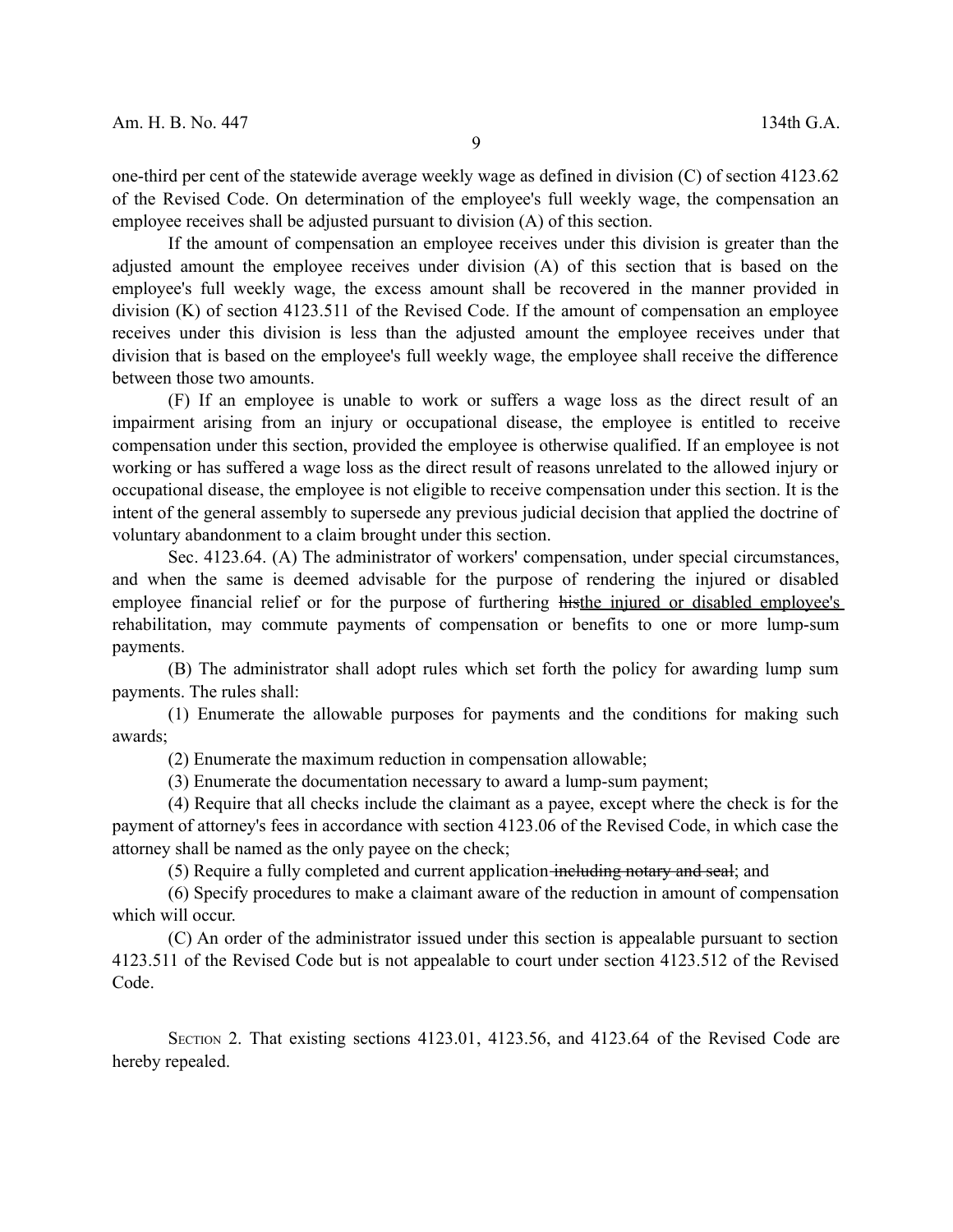*Speaker \_\_\_\_\_\_\_\_\_\_\_\_\_\_\_\_\_\_\_ of the House of Representatives.*

10

*President \_\_\_\_\_\_\_\_\_\_\_\_\_\_\_\_\_\_\_ of the Senate.*

Passed \_\_\_\_\_\_\_\_\_\_\_\_\_\_\_\_\_\_\_\_\_\_\_\_, 20\_\_\_\_

Approved \_\_\_\_\_\_\_\_\_\_\_\_\_\_\_\_\_\_\_\_\_\_\_\_, 20\_\_\_\_

*Governor.*